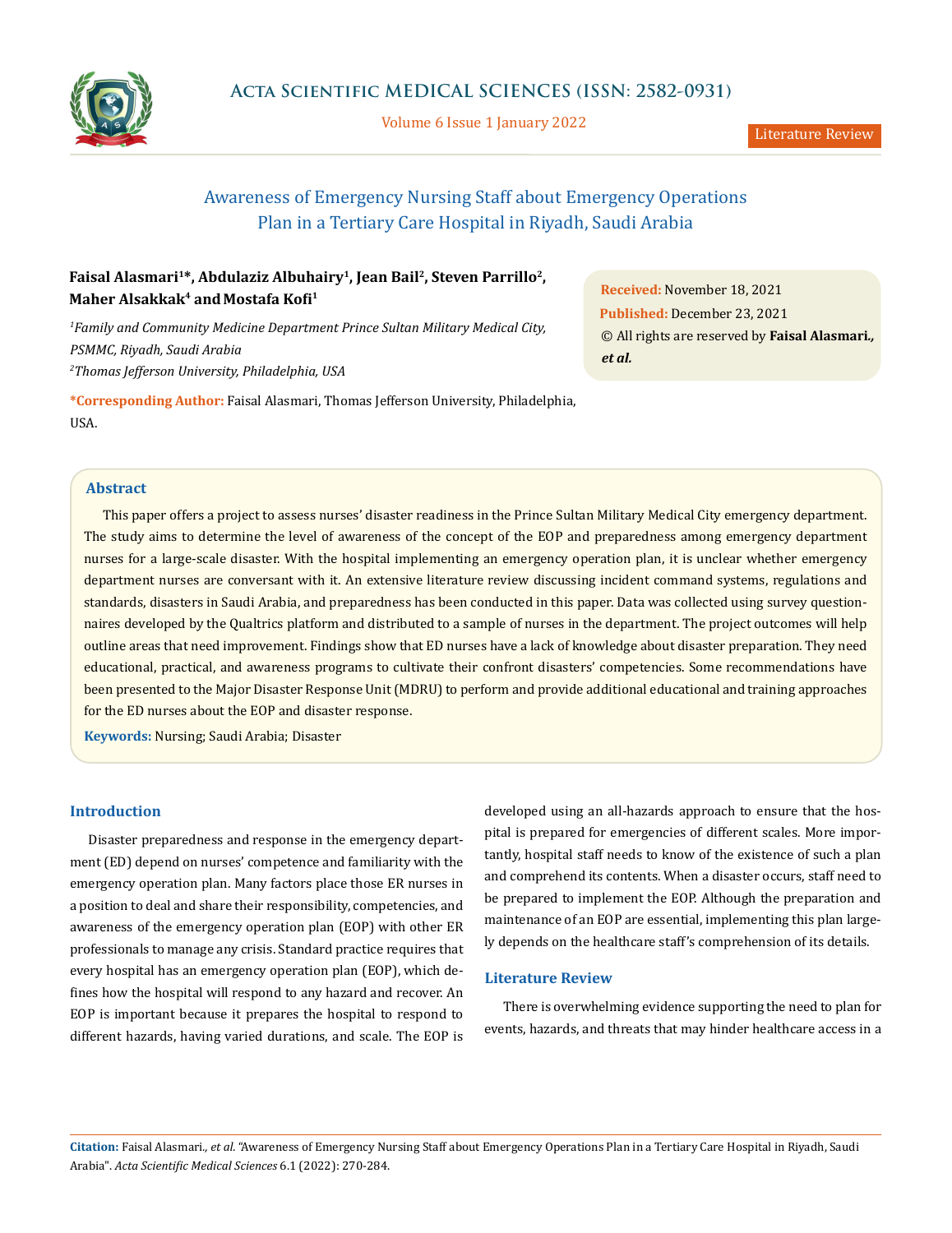community. A healthcare organization remains a crucial aspect of the community and its ability to deliver care especially during a disaster or hazard is a measure of its utility to the community. Prince Sultan Military Medical City (PSMMC), located in Riyadh, is one of the most advanced health centers in Saudi Arabia and the Middle Eastern Region. Like other health centers, this hospital has developed and maintained an EOP in readiness for any emergencies that may occur in the community or internally in the facility. However, it is not clear whether ED nurses are conversant with the principles and processes outlined in the EOP for the hospital. Emergency nurses are instrumental in the response to a disaster since they are frontline staff in such instances. The purpose of this project is to determine how conversant ED nurses at Prince Sultan Military Medical City are with the hospital's emergency operations plan and how prepared they are to apply the EOP in case of a disaster.

The role of a hospital during and after a disaster is integral and critical for effective response and recovery. Following an incident that results in loss of infrastructure and surge of patients, a multifunctional and multijurisdictional response is launched with the local health systems in the midst of these responses. Without the proper infrastructure and expertise, healthcare centers and the workers in them can easily become overwhelmed when providing care [1]. Therefore, staff in any hospital should prepare for any disaster through training to develop expertise on how to handle such an incident. Similarly, in PSMMC, the hospital and the staff should be well-prepared for any disaster that may occur. This project will ascertain and determine the level of preparedness in the medical center and develop an intervention to address gaps in knowledge and preparedness.

The project focuses specifically on ED nurses who are central to any emergency and disaster response. The role of the nurse in a healthcare system is to provide care that enhances the patient's healing and comfort. Nurses are thus instrumental in the preservation of life following a disaster. When a community experiences a disaster, nurses are on the front lines helping to rescue and attend to those who are affected [1]. Nurses need a broad scope of knowledge to be effective in emergency response and management and the complexity of disasters requires that nurses are conversant with disaster response procedures. This project seeks to determine whether ED nurses at PSMMC understand the processes and procedures for disaster response and also assess their confidence on the

same. This project is needed to provide certainty to the community that the local health system is well-prepared in case of a disaster.

While narrowing the scope to Riyadh where PSMMC is located, the hospital is a crucial asset for the community and nurses in the medical city are paramount in any disaster that may strike the community. PSMMC is one of the largest and most advanced hospitals in Saudi Arabia. In the event of a disaster, it would be one of the core response centers for rescue and treatment of casualties. Its importance to the public cannot be overemphasized. Additionally, preliminary research in two government hospitals in Riyadh shows that majority of ED nurses did not have

confidence in their disaster response knowledge and abilities [2]. This research shows that there is need for more assessments and training for ED nurses in readiness for any disaster. Current evidence shows the importance of ED nurses in disaster response and also highlights the unpreparedness of nurses in some of the hospitals in Riyadh, Saudi Arabia.

## **Disasters**

The past few decades have seen a lot of disasters claiming millions of lives and billions in economic losses. According to Al-Bassam, A., *et al*. 2014 [3] reported that disasters have increased because of the inhabitation of areas prone to natural hazards such as flood plains, flanks of volcanoes, and low-lying subsiding areas in coastal regions. The most common natural disasters worldwide include tsunamis, earthquakes, floods, and hurricanes. The Kingdom of Saudi Arabia [KSA] is also prone to disasters and in the last three decades has lost lives and property due to the occurrence of such disasters [3]. Disasters remain a critical threat to community and national development and people's livelihood.

It is necessary to define the term 'disaster' before delving into the history of disasters and their connection to PSMMC ED. According to the World Health Organization  $[4]$ , a disaster is "a situation or event, which overwhelms local capacity, necessitating a request to the national or international level for external assistance." Other agencies may define disaster differently depending on the purpose of the definition and scope of operations. In summary, a disaster can be defined as an event that disrupts the normal functioning of a community and causes substantial loss of property and life, overwhelming the community's ability to use its own resources in re-

**Citation:** Faisal Alasmari*., et al.* "Awareness of Emergency Nursing Staff about Emergency Operations Plan in a Tertiary Care Hospital in Riyadh, Saudi Arabia". *Acta Scientific Medical Sciences* 6.1 (2022): 270-284.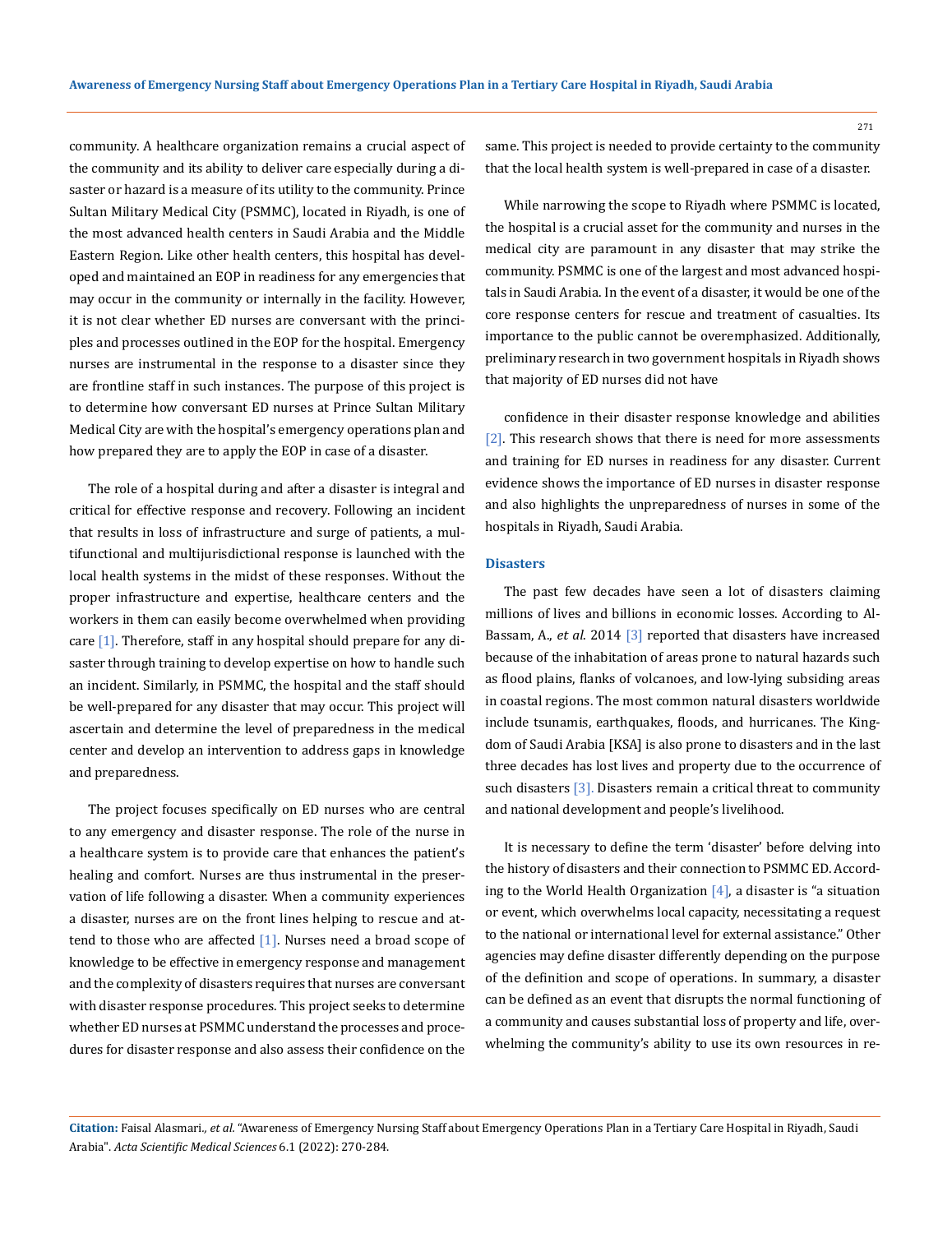sponse and recovery  $[5]$ . This definition focuses first on the effects of the event and the scope of the same. The effects are communitywide and hence the event affects a significant portion of the community. Moreover, the scope is such that it overwhelms the community's capacity to respond due to loss of infrastructure and life.

Additionally, emergency management agencies and agents view disasters as the ultimate events that a health system should respond to  $[6]$ . The ED responds to emergencies of different intensity and scope including events such as road accidents. However, when an event is classified as a disaster, the ED is often fully engaged in the response such that it dedicates all its infrastructure to respond to the event [5]. Natural disasters include floods, earthquake, and hurricanes among others. Manmade disasters may include terror attacks, wars, human stampede, and explosions. The distinction between the two is that while natural disasters occur with no direct human involvement, manmade disasters are often a result of direct human engagement  $[6]$ . Regardless of the source of a disaster, emergency services are often critical to saving lives during the response phase. Therefore, they remain critical to the city of Riyadh.

The Kingdom of Saudi Arabia [KSA] has experienced a lot of disasters which necessitate the preparedness of ED's and health care systems. The most common disasters affecting KSA are heat waves in gathering events such as Hajj, sand storms, earthquakes, ballistics attacks, and flash floods. The Northwestern region of KSA has largely been affected by earthquakes and volcanic hazards while the central and western regions are known for flash floods [3]. Some of the notable natural disasters in the kingdom include the earthquakes in the Gulf of Aqaba in 1983, 1990, 1993, 1995, and 2004 [3]. Al-Bassam., *et al*. 2014 [3] recalled the 2009 Jeddah floods as a significant disaster that affected KSA. One of the most recent natural disasters is the COVID-19 pandemic which has so far caused over 6,200 deaths in the kingdom  $[7]$ . These disasters have highlighted the importance of emergency operations and expertise in the kingdom of Saudi Arabia the need for rigorous training of healthcare personnel on preparedness and response to disasters.

### **Disaster preparedness**

A crucial concept in emergency services is disaster preparedness which determines how well a unit or agency is prepared for different disasters. The primary goal of disaster preparedness is to prepare a response that will minimize damages and enhance the recovery process [8]. Healthcare agencies count damages of disaster in terms of impact on human life and hence disaster preparedness is the process of preparing a response that would minimize the impact of disaster on human life including injury and deaths [8]. Nurses have expertise in clinical work, interdisciplinary collaboration, and leadership and hence they are pivotal for the disaster preparedness phase  $[8]$ . It is critical to note that the entire process of preparedness, mitigation, response, and recovery involves interdisciplinary and interprofessional collaboration among different experts and agencies. Therefore, nurses need the skills for interprofessional collaboration to effectively prepare for any disaster.

The first step of disaster preparedness is to prepare an emergency management plan. In the scope of health and medical services, this management plan is the emergency operation plan [EOP] which is maintained in every hospital. Aspects that should be included in the EOP include the command and control plan, roles and responsibilities of parties to be involved in disaster, a communication system, specific response plans to the high priority and also unexpected disasters [9]. The EOP is comprehensive in that a reader conversant with its contents and having been trained in their role should competently respond to a disaster. Although the EOP may be comprehensive, the main issue arises in the training and familiarity of the stakeholders with the EOP processes and knowledge included in the plan. Completion of the EOP includes the training of relevant stakeholders in the response plan [9]. Therefore, all organizations with an EOP are required to train their staff and other stakeholders in their roles and responsibilities to maintain a state of preparedness.

# **Challenges and resources for nurses participating in a hurricane sandy hospital evacuation**

Behind the success of every disaster response plan is an effective communication plan during preparation and response process [10]. studied the common challenges faced during response to Hurricane Sandy and found that communication was a major problem.

Due to the effects of the hurricane, the Internet was down and other means of communication were also down. Such occurrences limited nurses and other responders to face to face communication with no consistent communication means [10]. The impact of inadequate communication modalities is emphasized by Azmani., *et al*. 2017 [11] who highlight the slowdown in efficiency as well as

**Citation:** Faisal Alasmari*., et al.* "Awareness of Emergency Nursing Staff about Emergency Operations Plan in a Tertiary Care Hospital in Riyadh, Saudi Arabia". *Acta Scientific Medical Sciences* 6.1 (2022): 270-284.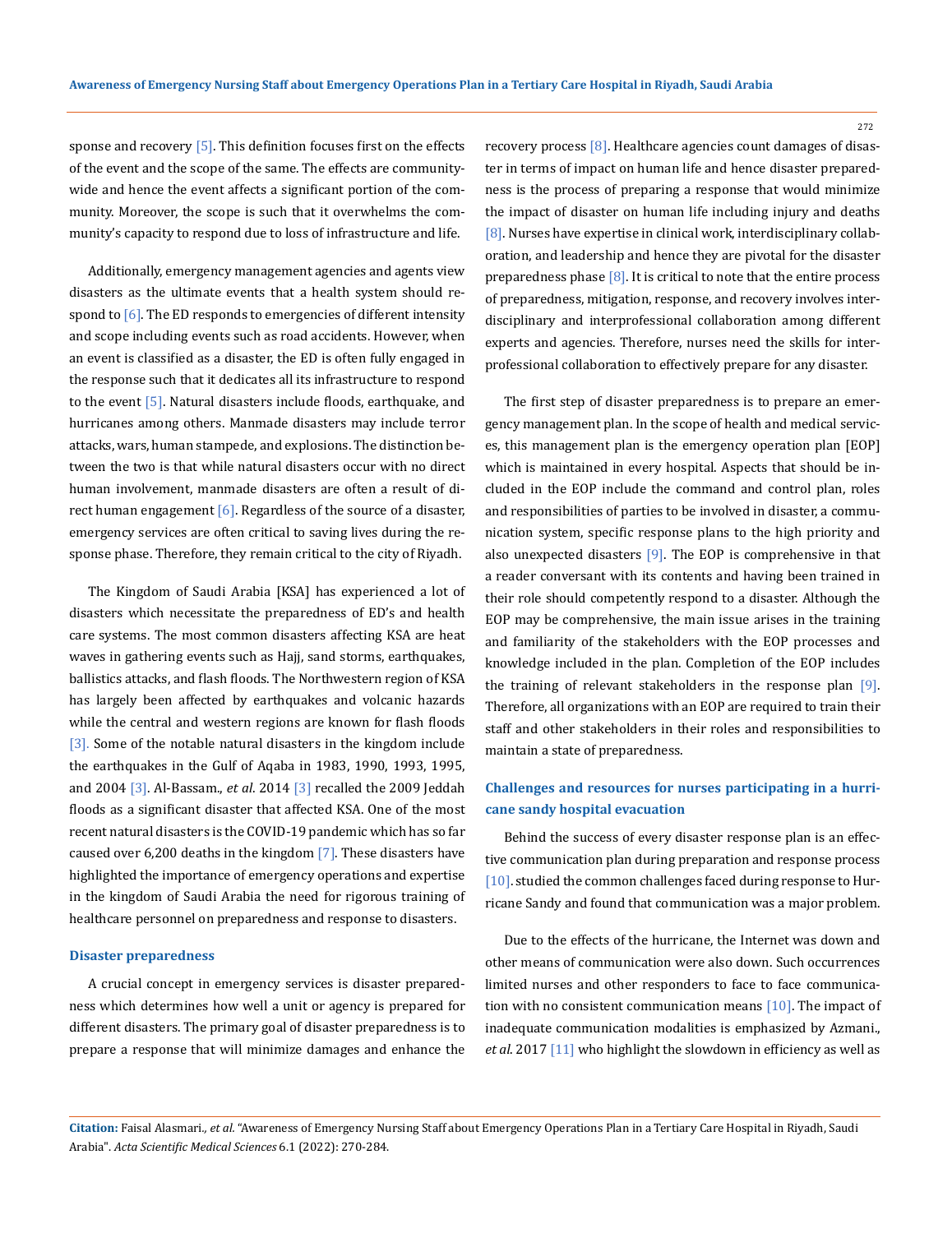273

distress for the people involved in the response. Communication, therefore, comes across as a central concept in preparedness and the response plan.

In addition to the failure of communication equipment, staff training for effective communication and care coordination is another major challenge for disaster preparedness. In the Hurricane Sandy case study, the authors determined that although staff had been trained on evacuation, they had little hands-on experience in communications during a disaster  $[10]$ . This lack of preparedness leads to the necessity for improvisation during the response process. According to Roud, E. 2021  $[12]$ , the unpredictable nature of disaster requires collective improvisation in order for organizations to respond effectively. In the Hurricane Sandy case study, nurses improvised by using their cell phones to communicate with each other and physically moving from one unit to the other to communicate face to face  $[10]$ . While this improvisation is excellent in ensuring the best outcome out of a lousy disaster situation, it leads to the need for a practical review of the communication tools and communication training programs that help acquire the ideal disaster response and management for ED nurses.

#### **State of preparedness in KSA**

The Kingdom of Saudi Arabia has taken significant steps to enhance disaster risk management as a collaborative effort among agencies and within institutions. The Civil Defense Ministry of Interior oversees national planning and coordination of response and the Presidency of Meteorology and Environment is in charge of disaster mitigation  $[13]$ . The kingdom has also taken significant steps to collaborate with governments and agencies in the region to ensure coordinated responses to both natural and manmade disasters. The Saudi Red Crescent Authority is in charge of medical emergency services in many areas of the kingdom and hence coordinates the medical response to any disaster that may occur in the nation  $[13]$ . The Saudi Red Crescent collaborates with the Ministry of Health and Saudi Humanitarian Emergency Aid and Response Team [Saudi HEART] for preparedness and management of response efforts  $[13]$ . On a macro-level, the kingdom presents readiness for disaster and has made efforts to mitigate hazards. Although the kingdom has a high level of preparedness on the national level, current evidence shows that there is a gap in the preparedness of ED nurses. Alzarani, F. 2017 [2] stated that majority of emergency nurses in two government hospitals in Riyadh lacked

the confidence for disaster response despite having undergone training. Moreover, a study in Mecca showed that more than half of emergency nurses in that city had not fully read the EOP and were not aware of the larger disaster preparedness and response plans [2]. Another study of the southern part of Saudi Arabia showed that although most emergency nurses showed knowledge of the theoretical aspects of disaster management, majority showed weakness in the practical dimensions of disaster response and management [14]. This evidence shows that a significant number of emergency nurses in Saudi Arabia either lack the knowledge and awareness of disaster preparedness or are not confident of their practical abilities to effectively respond to a disaster. Based on the review of current literature, it is apparent that disasters are common in the KSA and there is a need for preparedness. It has also been shown that healthcare organizations and their staff, especially nurses, are critical to the successful response to disasters. Having a wellmaintained EOP is not enough for a healthcare organization. It is necessary for staff and all stakeholders to be aware of the EOP and be trained in their capacity for effective disaster response. The literature also shows that many nurses in the kingdom, and Riyadh in particular, may lack the practical skills to implement the processes and principles outlined in their organizations' EOP. This review of the literature thus necessitates the current study in PSMMC to determine whether ED nurses are familiar with the EOP and competent to respond to a disaster. The current study focuses on PSMMC to determine any gaps in knowledge and competence and close those gaps through training to enhance ED nurses' preparedness for disaster.

#### **Models for planning and preparedness**

Planning for mass casualty incidents [MCI] has been identified as a major requirement for disaster preparedness in healthcare organizations. Many healthcare organizations are faced with the challenge of assigning relevant resources to all requirements during a disaster [15]. Nevertheless, the mixed integer programming [MIP] approach has been extensively used in MCI situations. According to Yip, S. 2019 [16], the method is a supply chain network programming model that is used to determine the relevant resources for each of the requirements. The aim of MIP is to allocate resources effectively to meet all the needs during the mass casualty incident. The objectives are to reduce response time and patient flow time in order to provide prompt and adequate care to those in need  $[16]$ . The advantage of MIP is in the ability to react

**Citation:** Faisal Alasmari*., et al.* "Awareness of Emergency Nursing Staff about Emergency Operations Plan in a Tertiary Care Hospital in Riyadh, Saudi Arabia". *Acta Scientific Medical Sciences* 6.1 (2022): 270-284.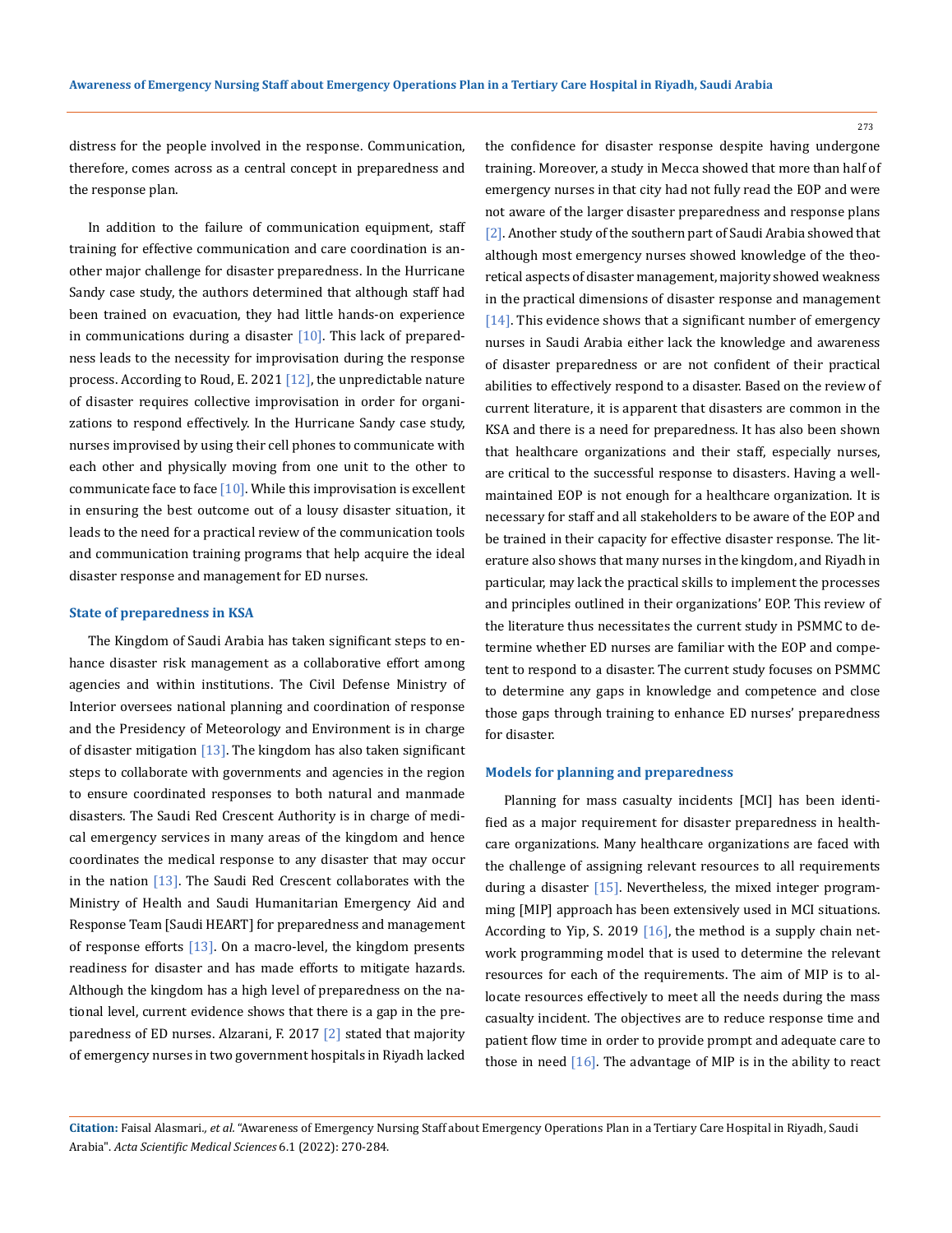to uncertainties during disaster. The planning method is limited to management who are involved in the allocation of resources and conducting the entire operation as opposed to frontline workers such as nurses on the hospital floor  $[15]$ . Other than the MIP which requires technological expertise, hospital incident command systems [HICS] have also been extensively used and also proposed and implemented under the Federal Emergency Management Agency [FEMA] protocols [17]. HICS basically involves a centralized command system whereby a single authority [individual] provides the relevant orders under consultation with the bodies and stakeholders involved in the process  $[18]$ . HICS may be implemented in different situations and in public disasters, the local authority determines the structure of the HICS. HICS uses the same concepts of ICS but implements those concepts in a hospital and healthcare facility with more medical resources need to manage the crisis. HICS is a methodology for using incident command system [ICS] in a hospital/healthcare environment [19]. Likewise, HICS facilitates hospitals and healthcare institutions to activate and use their emergency management plans. In hospitals, a HICS is established by the emergency operations center and in some incidences, a joint operations center is set up  $[18]$ . In a hospital setting, readiness to collaborate among departments as well as with other disaster response bodies such as the fire department is key since it enhances success [17]. Using a HICS provides the advantage of coordination of responses with a shared objective and plan of action to optimize resources and achieve the best outcomes for the population involved.

# **Challenges and opportunities using incident command systems**

For the nurse to be ready and prepared to respond to disaster, she/he must show competencies in disaster preparedness and the HICS [Hospital Incident Command System]. According to Al Thobaity., *et al*. 2017 [20], one of the core competence areas is knowledge of the HICS. Knowledge of the command system determines the nurse's ability to respond effectively to disaster and collaborate with colleagues. Similarly, being aware and well informed of the HICS increases the nurse's ability to participate in planning and communicating the disaster response plan [20]. Communication and knowledge of the HICS are essential competencies for disaster nursing and adherence to the disaster response and recovery plan.

Moreover, Sultan., *et al.* 2020 [14] reviewed nurses' familiarity with the HICS of their hospitals in Saudi Arabia and outlined aspects that were most familiar and needed more learning. The study determined that, in general, the nurses were aware of their roles and steps to be taken during a large-scale disaster. However, most nurses were unclear about which functional group of the HICS they would be assigned during disaster response  $[14]$ . They were also unsure of the strategic rationale used to develop the incident command system  $[14]$ . Therefore, although many nurses may be aware of the steps to take as defined in the HICS, most do not understand the rationale behind these steps and relevant planning.

Additionally, it is necessary to integrate the HICS into disaster planning and response as it is an integral part of the EOP and response plan. According to Farcas., *et al*. 2020 [17], the integration of HICS into FEMA and federal guidelines is based on the concept of a unified approach in disaster response so that there is a suitable set of objectives. The importance of the HICS to nurses is to organize and promote a common set of goals. Nevertheless, Farcas., *et al*. 2020 [17] warn that the HICS should enhance the response activities rather than restrict them. Therefore, nurse knowledge of the HICS is associated with a better understanding of the relevant response activities.

### **Disaster preparedness standards**

Standards for disaster preparedness are advanced by regulatory bodies to ensure that hospitals and other entities are ready to handle a disaster when it occurs. As a rule of thumb, all healthcare organizations are required to have an EOP in place and train their staff on response to disaster [21]. The extent of the EOP and training requirements may differ from one hospital to another and also depending on the type of hospital which the EOP is developed for. Regulatory bodies issuing standards and regulation requirements include the Kingdom of Saudi Ministry of Health [MOH] and the Presidency of Meteorology and Environment which are responsible for public health and disaster risk reduction respectively  $[8]$ . Furthermore, the Saudi Central Board for Accreditation of Healthcare Accreditation [CBAHI] has imposed some essential requirements for patient and staff safety to get the annual accreditation as a part of the emergency management standard. These requirements, coded as IPC4, FMS9, FMS21, FMS22, FMS23, and FMS32, are standard requirements for any fire, infection outbreak, and evacuation processes. The Essential National Requirements for Patient Safety is a list of 20 national standards for hospitals. They are deemed to be basic conditions that must be fully observed to ensure pa-

**Citation:** Faisal Alasmari*., et al.* "Awareness of Emergency Nursing Staff about Emergency Operations Plan in a Tertiary Care Hospital in Riyadh, Saudi Arabia". *Acta Scientific Medical Sciences* 6.1 (2022): 270-284.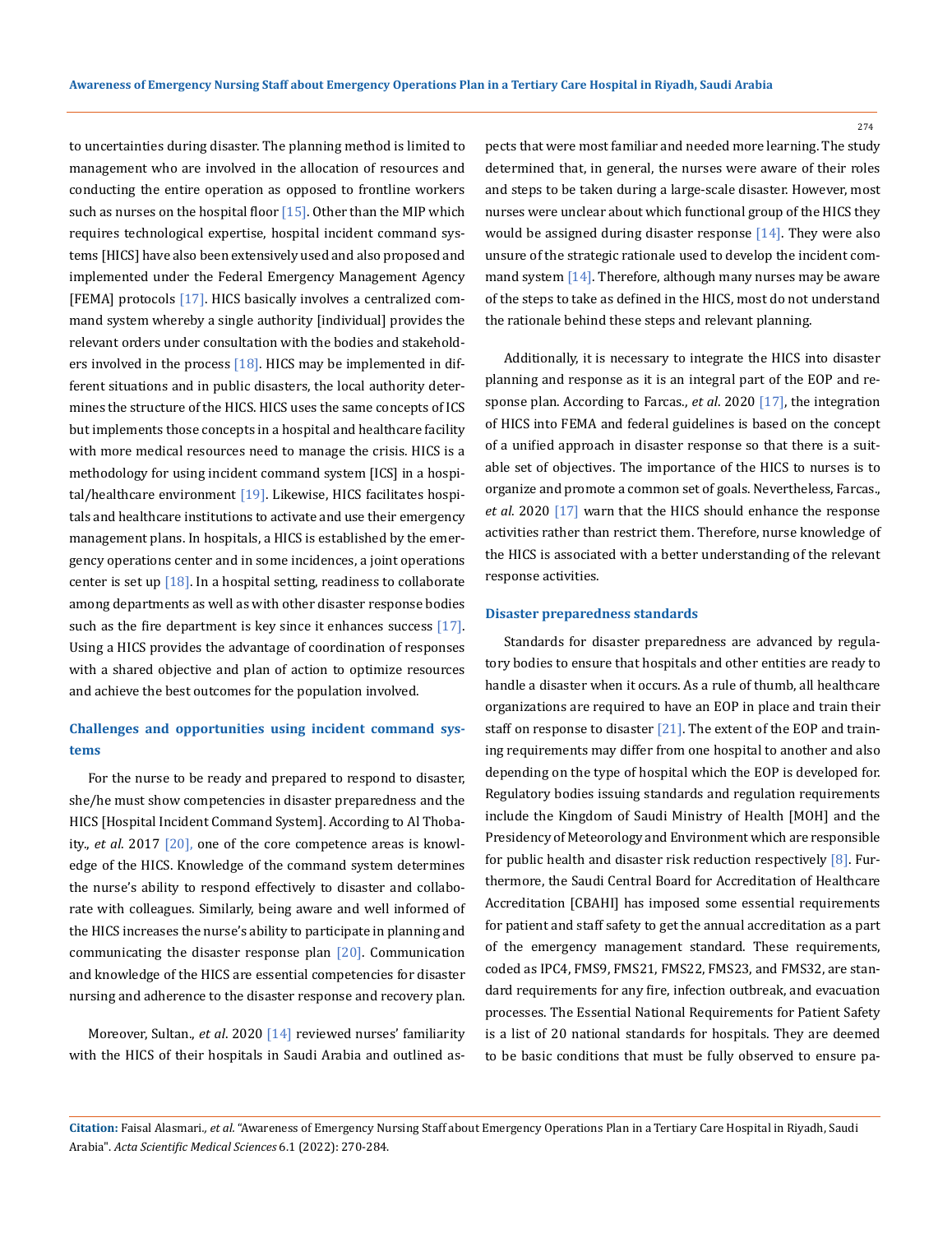tient safety and protection against healthcare related errors [22]. Besides, In other nations such as the U.S, the federal government issues general directions and state and local authorities are in charge of preparedness and response to disaster. Disaster preparedness standards are a collaborative effort between agencies and often developed with the different stakeholder roles in consideration.

Moreover, despite having regulatory authorities and bodies in charge of preparedness and response, Saudi Arabia lacks national standards for disaster management  $[8]$ . Therefore, most of the standards used in the country are based on international bodies and consensus on what should be captured in an EOP. For instance, a study by Al Thobaity., *et al*. 2019 [23] showed that the five key factors of an EOP in Saudi Arabia hospitals include communication, safety and security, decontamination, survivor support, and surge capacity. These aspects of the EOP can be used in education, planning, and response activities and have been highlighted as the most crucial in Saudi Arabia hospitals [23].

Despite the absence of national standards, most hospitals develop and rely on international standards such as the Health Standards Organization [HSO]. Hospital accreditation with different bodies often requires compliance with set standards. For instance, Bajow and Alkhalil, 2014  $[24]$  identify that many hospitals have only adhered to Joint Commission International on Accreditation of Healthcare Organizations standards in written form for accreditation purposes [25]. Moreover, the Joint Commission International mandates that the healthcare organization must develop a facility management and safety structure for effective EOP implementation in disaster response. The lack of national standards has been identified as leading to poor implementation of EOP with low utility in an actual disaster  $\sqrt{24}$ . The training level of ED nurses in the KSA is still lacking. According to Sultan., *et al*. 2020 [14], 28% of nurses in the KSA have inadequate knowledge and training on disasters and major incidents response. This review of the literature shows that nurses in hospitals in Saudi Arabia might have low disaster preparedness due to the current regulation and standards conditions hence the need to improve their competence in using the EOP.

# **Methods**

# **Study design**

To accomplish the objectives of this research, a mixed qualitative and quantitative was adopted to gauge the percentages of nurses who indicate preparedness in the different aspects and knowledge of EOP and practical aspects in response to the disaster and themes indicating the level of readiness. Researchers have used this design in past studies, especially when seeking to determine the causal effects of different constructs on a studied phenomenon  $[26]$ . This allows for evaluation of the "what" component in research rather than "how" and "why." In this study, the researcher examines the readiness levels of the Emergency Department nurses in handling disaster management. Therefore, the study will highlight the underlying characteristics of nurses' awareness and preparedness in emergency disaster management. Further, there were qualitative aspects of the study, and so were the quantitative aspects.

#### **Measures**

Some of the measures that the study adopted to guide the data collection process varied depending on the thematic substance of the questions. The first theme was to determine the level of preparedness and awareness of handling emergencies in their capacities as nurses, the respondents' ability to describe EOP, their confidence in Activation EOP, willingness to learn, and finally, confidence in filling EOP forms. The second theme's measures included evaluating the opportunities for activating disaster codes at EOC, ED nurses' ability to participate and learn from TTX exercises, and confidence in evacuating victims as per the EOP guidelines. Finally, the researcher investigated the resources for risk management. The measures developed for this include the training status of the nurses by MDRU and the respondents' awareness of the tools.

#### **Data collection instruments**

The primary data collection tool used in this study was the questionnaire instrument using Qualtrics platform. The instrument was deemed the most appropriate because of its flexibility in accommodating the collecting of qualitative and quantitative data. Therefore, the questionnaire was supplied to the respondents by Qualtrics platform secured link and distributed using WhatsApp and PSMMC email application. After completing the questionnaires, including multiple-choice and short answers, they were sent back to the researcher to code and prepare the combined dataset. One hundred sixty-one completed questionnaires were received from the respondents at the end of the data collection period, precisely on April 22, 2021. Collectively, these measures provide information on the nurses' confidence and awareness of the operationalization of Emergency Operation Plans (EOP).

**Citation:** Faisal Alasmari*., et al.* "Awareness of Emergency Nursing Staff about Emergency Operations Plan in a Tertiary Care Hospital in Riyadh, Saudi Arabia". *Acta Scientific Medical Sciences* 6.1 (2022): 270-284.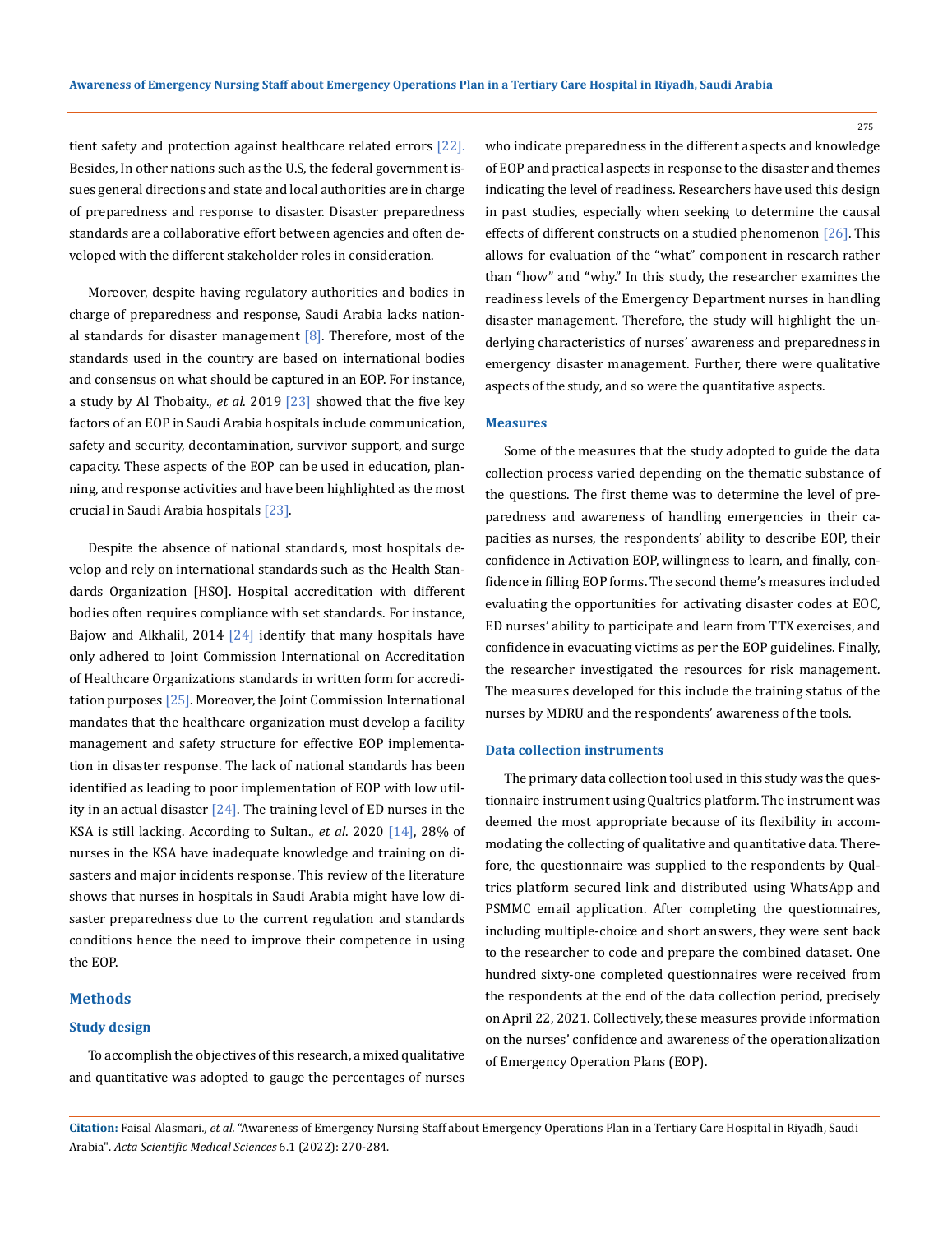#### **Creating a survey and validating**

A survey was developed on the Qualtrics platform. The contents of the survey revolved around the nurses' awareness of the EOP and its content. Nurses were also be asked about training on the EOP, their level of knowledge on disaster response, and confidence in their practical abilities to effectively respond to a disaster. The survey was validated through a pilot study with four nurses who highlighted the utility of the survey questions and relevant changes needed. The study participants sent the updated survey via email or trusted social media platforms such as WhatsApp and email platforms.

#### **Sample size determination**

The target population for this study included all ED charge nurses and supervisors at PSMMC. This population was targeted due to their pivotal role in disaster response since they are considered among the first responder pool. Charge nurses carry out clinical work and also have supervisory duties. Therefore, in addition to being active in the frontline in times of disaster, they also have a leadership role of coordinating with ED nurses and professionals. The ED has exactly 554 nurses (5 Head nurses, 18 Head nurses, 156 Staff nurses One, 312 Staff nurses Two, 63 Staff nurses Three), and the sample for this study will be  $161$  nurses ( $n = 161$ ), inclusive of at least 25 charge nurses. The reason for selecting both bedside and in-charge nurses is that bedside nurses and in-charge nurses may have different readiness levels. A convenience sampling procedure was adopted to identify such personnel as many other medical practitioners are housed within the organization. Additionally, the hospital environment has numerous activities that limited the time for the respondents to provide information. Therefore, only available respondents were included.

#### **Data analysis**

Data analysis was conducted using SPPS Version 23 and Microsoft Excel. The researcher presented the study findings using frequencies presented in Tables, 3D pie charts, and bar charts. The qualitative data was analyzed using excel, and P-value statistical Hypothesis test was used, where common themes were grouped and deductions made based on the frequency of their appearances.

### **IRB process**

The researcher prepared a proposal and sent it to the research ethical committee on February 17<sup>th</sup>, 2021. The researcher assessed the population through requests sent through the hospital for them to participate, and nurses who provide consent had filled the consent forms. These documents have been presented to the committee, and approval has been obtained from the ethical committee (see Appendix B).

### **Results and Interpretation**

#### **Theme 1: Demographic analysis**

#### **User languages**

The primary languages assessed in the study were English and Arabic language. Ninety nine percent  $(n = 161)$  of the respondents indicated that they used English as their primary language of communication while in the line of duty. A meager 1% (n = 2) used Arabic as their primary mode of communication.



### **Gender distribution**

In terms of gender distribution, there were more female (88%, n = 141) than male compared to male nurses (12%, n = 19). Based on the target population description, all ED charge nurses and supervisors at PSMMC were evaluated. This means that more female nurses participated on the survey at ED than male nurses.

#### **Work experience**

The respondents were queried on the duration that they had worked for their organization. Forty-three percent  $(n = 69)$  reported that they had served within the organization for more than 4 years. The second-largest number  $(29\% , n = 47)$  had served at PSMMC between 1 and 2 years, and finally, 28% (n = 44) reported working at the institution for a period of 3 and 4 years.

**Citation:** Faisal Alasmari*., et al.* "Awareness of Emergency Nursing Staff about Emergency Operations Plan in a Tertiary Care Hospital in Riyadh, Saudi Arabia". *Acta Scientific Medical Sciences* 6.1 (2022): 270-284.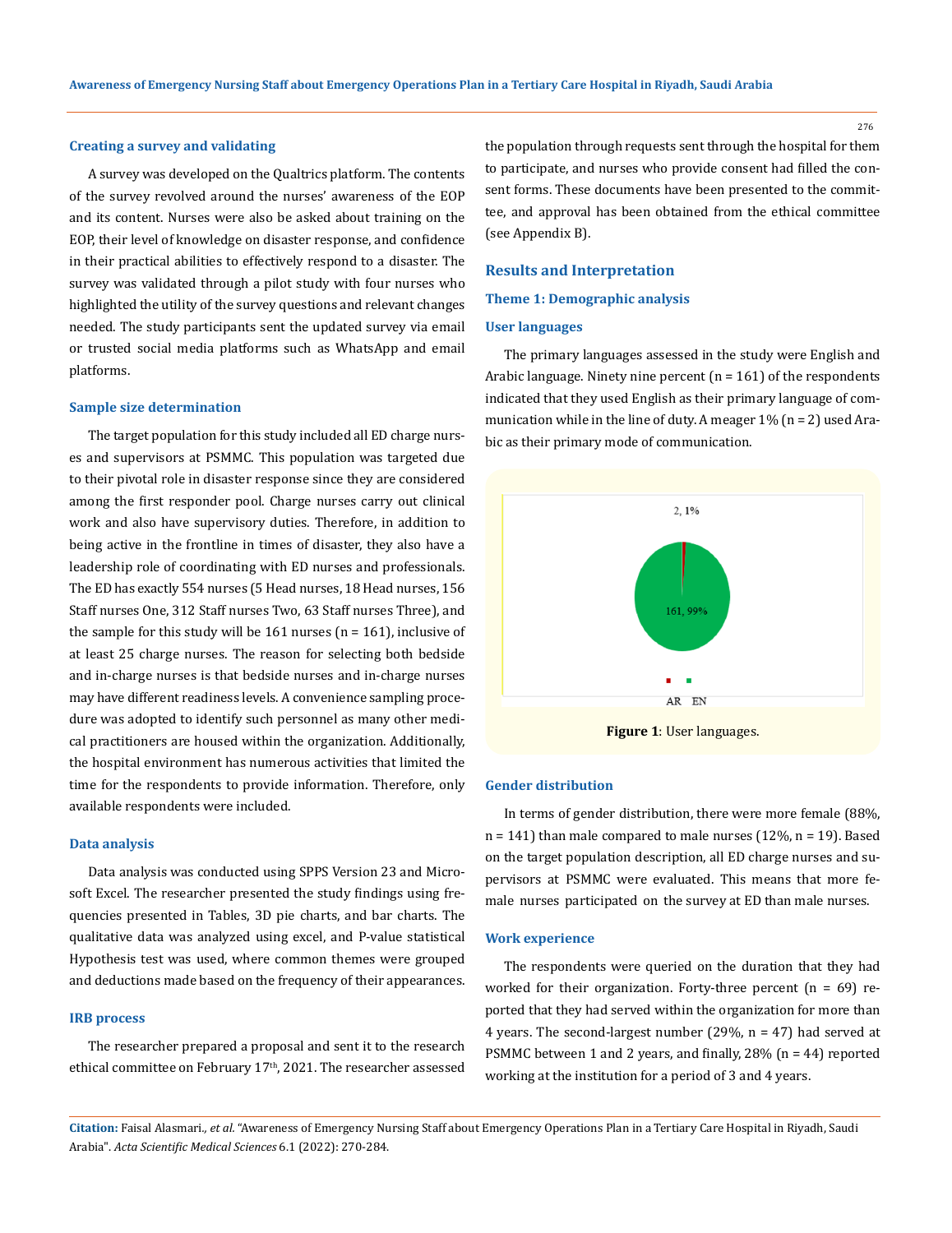











## **ED nurse cadres**

The distribution of nurses in terms of their positions within the organization revealed that the most significant cadre of nurses were Staff nurse Two (SN2) nurses (60%, n = 96). The Staff nurses One (SN1) came second, with a total of 47 (29%) nurses reporting to belong to this cadre.

#### **Theme 2: Level of confidence of awareness and preparedness**

The level of awareness and preparedness for disaster management among the ED nurses was significantly lower than their lack of confidence. Approximately  $44\%$  (n = 66) of the respondents indicated that they were completely confident about their preparedness. Seventy fife percent (75%) of the head nurses who participated in the survey were completely confident about their preparedness (n = 3). On the other hand, more than 55% of the charge nurse were very confident on their preparedness in case of any crisis ( $n = 7$ ). The preparedness was evaluated based on the participants' answers showing the roles of individual nurses in the emergency department.

The respondent's awareness levels on EOP were uneven, but a significant majority expressed a lack of confidence in conveying their understanding. Thirty-nine respondents (30 %) are utterly confident of their knowledge about the EOP. However, the majority are not entirely confident about activating the EOP  $(69\%, n = 90)$ .

|                                                      | <b>Completely</b><br>confident - | Not confident<br>at all | Somewhat<br>confident - |
|------------------------------------------------------|----------------------------------|-------------------------|-------------------------|
| Confidence in<br>preparedness for<br>disaster $(08)$ | 66 (44%)                         | 4 (3%)                  | 79 (53%)                |
| <b>Awareness of EOP</b><br>UY.                       | 71 (48%)                         | 2(1%)                   | 76 (51%)                |

**Table 1:** Confidence in EOP awareness and preparedness.

The researcher also sought to determine whether the nurses could adequately describe the EOP terms. Only 21% (n = 35) of the ED nurses provided the correct definition of the terms. The findings presented in Table 2 show a statistically significant association when the confidence in preparedness for disaster when gender was considered ( $p < 0.05$ ). The female nurse population in the ED is clearly larger than the male nurse cadres but has the exact same scope of practice. Thus, the findings showed that the female nurses'

**Citation:** Faisal Alasmari*., et al.* "Awareness of Emergency Nursing Staff about Emergency Operations Plan in a Tertiary Care Hospital in Riyadh, Saudi Arabia". *Acta Scientific Medical Sciences* 6.1 (2022): 270-284.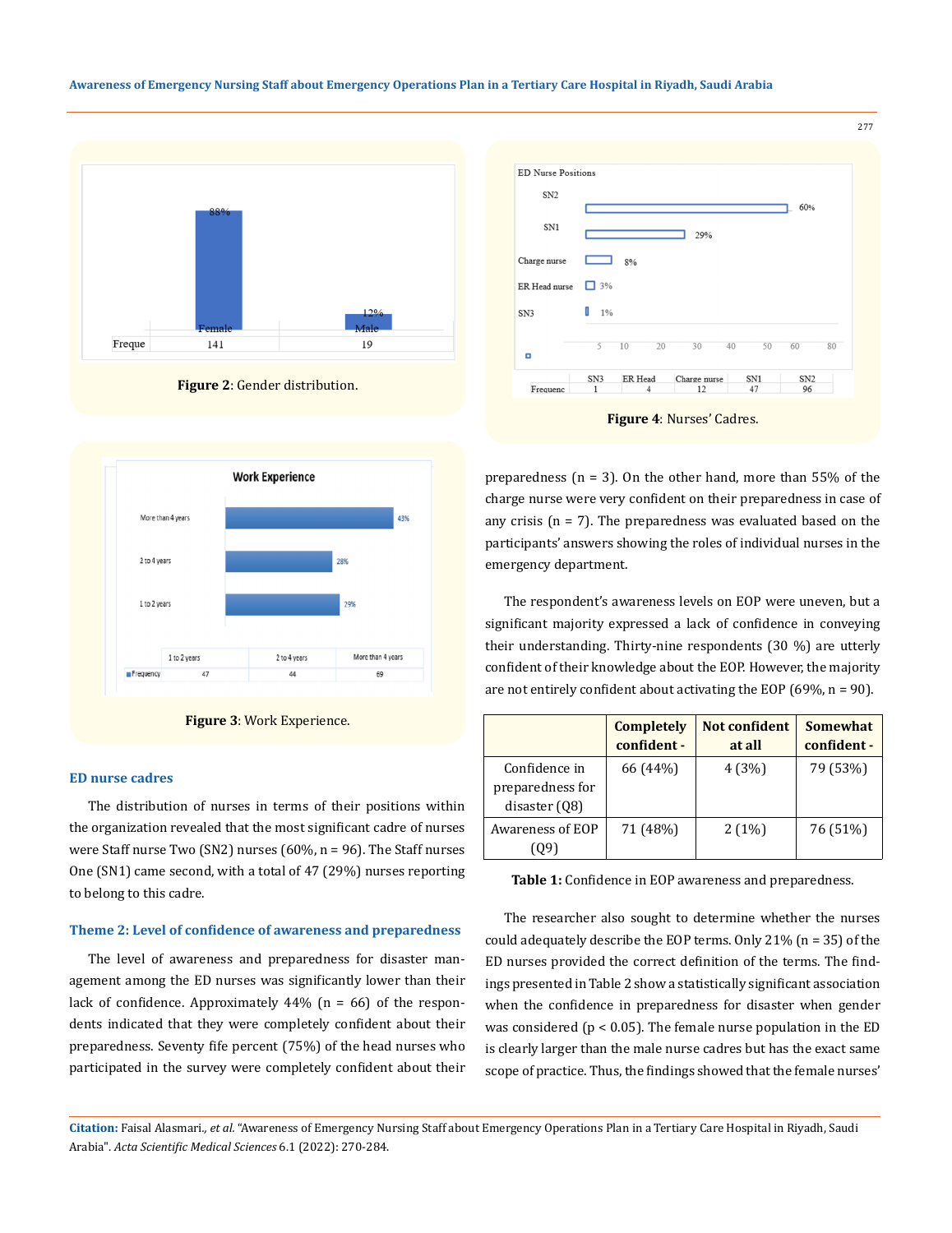preparedness confidence level is lower than the male nurses (40%, n = 56). In contrast, male nurses' preparedness confidence level is high (55%, n =10).

|        | Com-      | <b>Somewhat</b> | <b>Not</b> |     | p-value  |
|--------|-----------|-----------------|------------|-----|----------|
|        | pletely   | confident       | confident  |     | (Pearson |
|        | confident |                 | at all     |     | correla- |
|        |           |                 |            |     | tion)    |
| Male   | 10        |                 |            | 19  | 0.000    |
| Female | 56        | 70              |            | 141 |          |
| Total  | 66        | 79              |            | 163 |          |

**Table 2:** Cross-tabulation of preparedness for disaster and gender.

The all participated ED nurses were also asked to describe their understanding of EOP. As the findings show, fewer ED nurses reported that they could adequately describe EOP (21%, n = 35, 1 Head nurse, 6 Charge nurses, 8 SN1, 20 SN2).



**Figure 5**: Respondent's ability to describe EOP (ED Nurses).

The largest proportion (33.2%,  $n = 43$ ) of ED nurses who answered question 17 included all types (Head nurse, charge nurse, SN1, SN2, and SN3) were not confident enough to activate the EOP if there was an emergency at hand. Thirty six percent (36%) of the respondents were uncertain on how they would activate the EOP whenever there was an emergency (See Table 3).

| <b>Confidence in activating EOP</b> | <b>Frequency</b> | <b>Percent</b> |
|-------------------------------------|------------------|----------------|
| I cannot answer this question       | 47               | 36.4%          |
| No, I am not                        | 43               | 33.3%          |
| Yes, I am                           | 39               | 30.2%          |
| Total                               | 129              | 100.0%         |



Despite the low confidence in EOP activation highlighted in table 3, approximately  $80.62\%$  (n = 104) of 129 respondents were interested in learning about the EOP. However, 19.38% (n = 25) responded that they were not interested in learning about the EOP **Com** activation (See Table 4). **-**

| <b>Willingness to learn about EOP</b><br>activation | <b>Frequency</b> | <b>Percent</b> |
|-----------------------------------------------------|------------------|----------------|
| No, I am not                                        | 25               | 19.38%         |
| Yes, I am                                           | 104              | 80.62%         |
| Total                                               | 129              | 100.0%         |

**Table 4:** Willingness of respondents to learn about EOP.

In terms of persons responsible for communicating EOC whenever there was an emergency, most respondents indicated that it was the ED Head nurse's (Senior and administrative nurse) responsibility ( $n = 41$ ). Even though some respondents noted that everyone in the department they worked for could take up the responsibility, others mentioned the Charge nurse (Practitioner and team leader and deputy supervisor) as responsible (See Figure 6).



**Figure 6**: Persons responsible for EOC communication.

This study also evaluated the respondent's confidence in how appropriately they would fill out EOC forms should a disaster occur. Of 128 nurses who responded to the inquiry, 13% nurses (n= 16; 1 head nurse, 2 charge nurses, 6 SN1, 7 SN2) were completely confident. In contrast, 46% (n= 59) were not confident at all. Fortyone percent ( $n = 53$ ) indicated that they were somewhat confident (See Table 5).

**Citation:** Faisal Alasmari*., et al.* "Awareness of Emergency Nursing Staff about Emergency Operations Plan in a Tertiary Care Hospital in Riyadh, Saudi Arabia". *Acta Scientific Medical Sciences* 6.1 (2022): 270-284.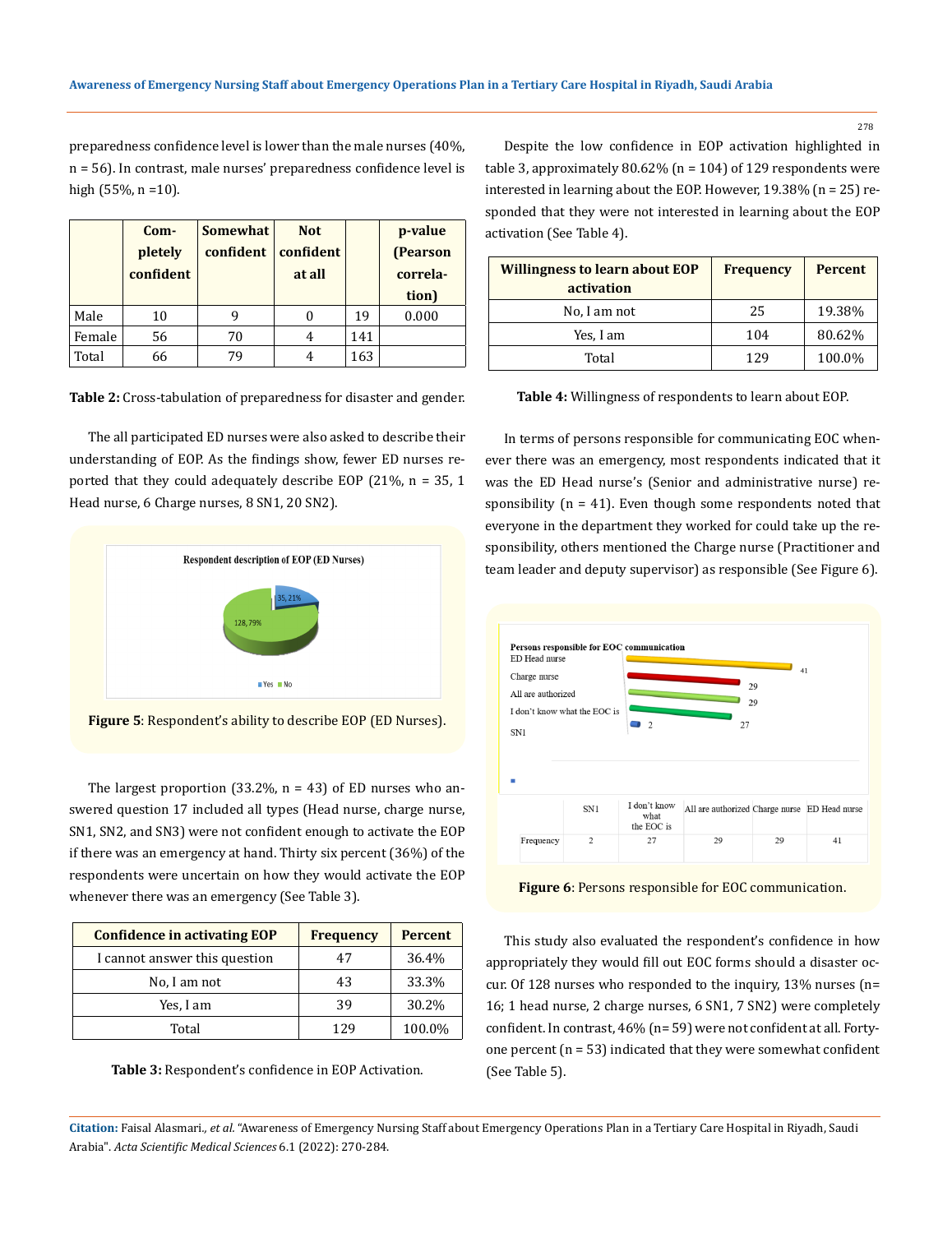|                      | <b>Frequency</b> | <b>Percent</b> |
|----------------------|------------------|----------------|
| Completely confident | 16               | 13%            |
| Not confident at all | 59               | 46%            |
| Somewhat confident   | 53               | 41%            |
| Total                | 128              | 100%           |

**Table 5:** Confidence of ED Nurses in filling EOP forms.

A cross-tabulation between gender and the confidence of nurses to fill EOP forms was also conducted. The confidence of the respondent filling the EOP forms did not differ by gender,  $x^2$  (2, n =  $128$  = 2.6431,  $p$  = n.s. Therefore, there is no significant association between gender and the respondents' confidence in filling EOP forms (See Table 6).

|        | Com-             | Some-     | Not con-  |     | p-value      |
|--------|------------------|-----------|-----------|-----|--------------|
|        | pletely          | what      | fident at |     | (Pearson     |
|        | <b>confident</b> | confident | all       |     | correlation) |
| Male   |                  | h         | 6         | 16  | 0.266        |
|        | 12               | 47        | 53        | 112 |              |
| Female |                  |           |           |     |              |
| Total  | 16               | 53        | 59        | 128 |              |

**Table 6:** Correlation of gender vs. filling EOP forms.

# **Theme 3: Disaster educational programs and practical opportunities**

Nearly half of the nurses (46.6%,  $n = 52$ ) noted that they had had a practice opportunity to input disaster codes in the EOC. However,  $31.3\%$  (n = 40) had never had the opportunity. The Remaining 28.1% had no idea what EOC was. See figure 7.





There was no significant association between employee cadres and the respondents' ability to activate EOP in the case of disaster,  $x^2$  (4, n = 128) = 1.425, p > 0.05. Therefore, this means that the respondents didn't have enough opportunity to operationalize EOP tools by the positions they held in the organization.

| <b>Designation</b> | <b>Yes</b> | <b>No</b> | <b>Total</b> | <b>Chi-Square</b><br>statistic | p-<br>value |
|--------------------|------------|-----------|--------------|--------------------------------|-------------|
| Charge nurse       | 3          | 3         | 6            |                                |             |
| ER Head nurse      | 2          | 24        | 26           |                                |             |
| SN <sub>1</sub>    | 17         | 48        | 65           |                                |             |
| SN <sub>2</sub>    | 29         | 1         | 30           |                                |             |
| SN <sub>4</sub>    | 1          | $\theta$  | 1            |                                |             |
| Total              | 52         | 76        | 128          | 1.425                          | 0.840       |

# **Table 7:** Association between the respondents' cadre and EOP activation.

In terms of ED nurses' awareness of TTX activities, 52 (40.63%) indicated that they were aware, but  $59.38\%$  (n = 76) were not (See Table 8). Further, only 16.50 % (n = 21; 2 head nurses, 6 SN1, 13 SN2) noted that they understood what HICS meant. Regarding the respondents' confidence to evacuate victims or patients as per the EOP procedures during the disaster, a high percentage (56.69%) of nurses were confident in affirming their ability in such set-ups and, in contrast, remained nurses were unconfident as 43.31% (n = 56).

|                                                                                                                     | <b>Yes</b>        | N <sub>0</sub>     |
|---------------------------------------------------------------------------------------------------------------------|-------------------|--------------------|
| As an ED nurse, do you know what a<br>TTX exercise is?                                                              | 52<br>(40.63%)    | 76<br>$(59.38\%)$  |
| If so, have you ever been engaged/par-<br>ticipated in the TTX<br>exercise at MDRU?                                 | 23<br>$(18.11\%)$ | 104<br>$(81.89\%)$ |
| As an ED nurse, do you know what the<br>term HICS means?                                                            | 21<br>$(16.50\%)$ | 107<br>$(83.50\%)$ |
| Are you confident in your ability to<br>evacuate victims/patients as the EOP<br>procedures set during the disaster? | 72<br>$(56.69\%)$ | 56<br>$(43.31\%)$  |

**Table 8:** Application of TTX, Training uptake, and EOP procedures application.

### **Theme 4: Resources of risk assessment (THIRA and HVA)**

The findings indicate that there was minimal capacity in the utilization of risk assessment tools. Only 46 (35%) respondents indi-

**Citation:** Faisal Alasmari*., et al.* "Awareness of Emergency Nursing Staff about Emergency Operations Plan in a Tertiary Care Hospital in Riyadh, Saudi Arabia". *Acta Scientific Medical Sciences* 6.1 (2022): 270-284.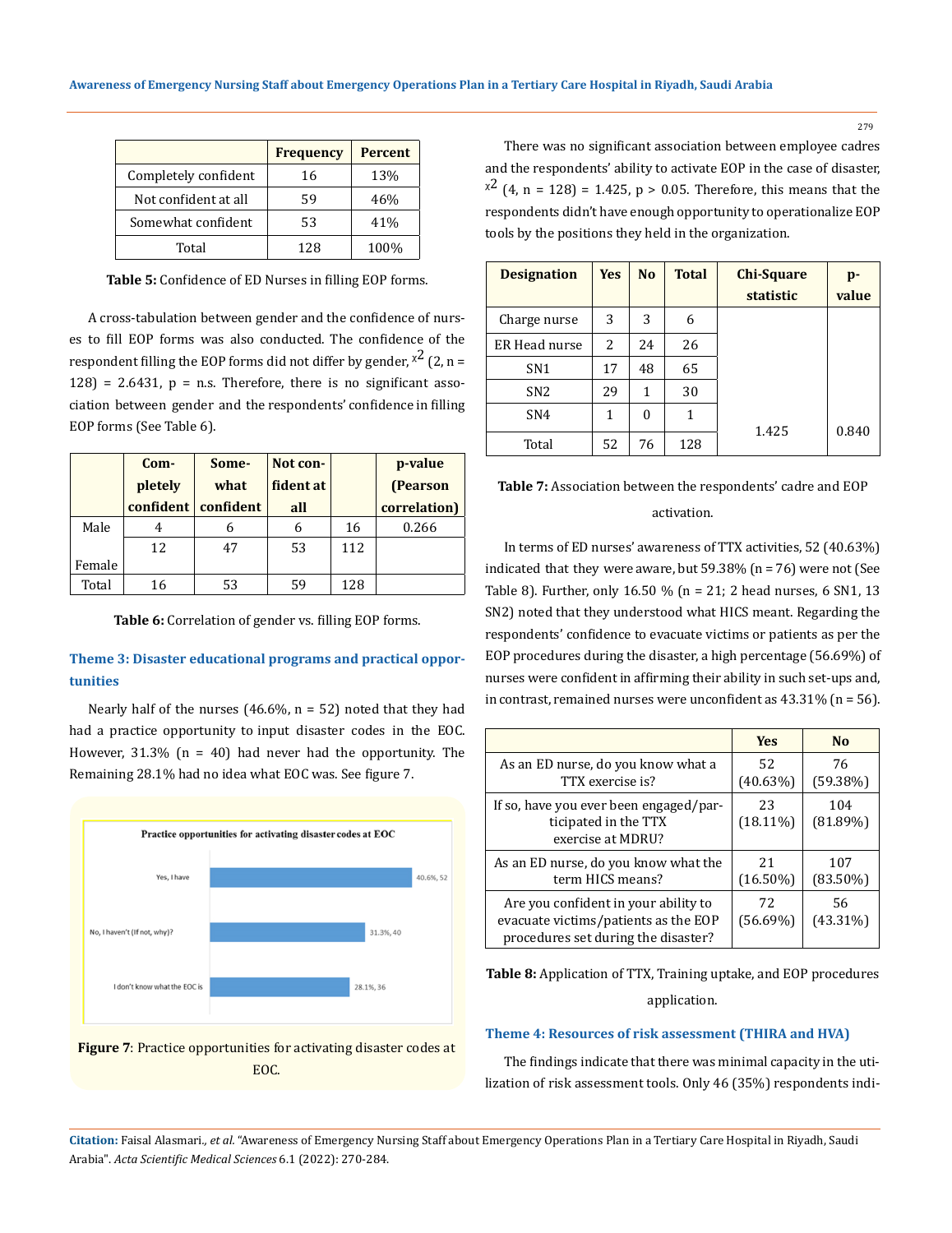cated that they had been taught about the tools, yet an overwhelming 65% (n = 84) had not.



**Figure 8**: Training on risk assessment tools.

The respondents' awareness of risk assessment tools was low  $(33.33\%), n = 43$  (See Figure 10). The remaining 67% (n = 86) either did not know what EOP is, were not aware of any risk assessment tools, and some of participants indicated that they did not want to answer the question.



**Figure 9**: Awareness of risk assessment tools.

Some of the emergency scenarios that the respondents thought could happen in hospitals include fires, bombs, earthquakes, chemical spills, abduction, accidents, and wars, among others, as seen in table 9.

Furthermore, the study recommendations were derived from the respondents' attitudes towards suggestions supplied by the researcher. The results presented show that many respondents support the idea that educational programs were necessary to en-

| Likely calamities in hospitals | <b>Frequency</b> |  |  |  |  |
|--------------------------------|------------------|--|--|--|--|
| Fire                           | 89               |  |  |  |  |
| Bomh                           | 74               |  |  |  |  |
| Earthquakes                    | 29               |  |  |  |  |
| Chemical spill                 | 25               |  |  |  |  |
| Abduction                      | 13               |  |  |  |  |
| Accidents                      | 13               |  |  |  |  |
| War                            | 13               |  |  |  |  |
| External disaster              | 10               |  |  |  |  |
| Internal disaster              | 10               |  |  |  |  |
| Trauma                         | 9                |  |  |  |  |
| <b>Major Disaster</b>          |                  |  |  |  |  |
| Covid outbreak                 | 7                |  |  |  |  |
| Food poison                    | 6                |  |  |  |  |
| Natural Disaster               | 6                |  |  |  |  |
| Building collapse              | 5                |  |  |  |  |
| Gas leak                       | 5                |  |  |  |  |
| Mass casualties                | 5                |  |  |  |  |
| System failure                 | $\overline{4}$   |  |  |  |  |
| <b>Biological weapons</b>      | 3                |  |  |  |  |
| Medivac                        | 3                |  |  |  |  |
| Weather changes                | 3                |  |  |  |  |
| Nuclear                        | $\overline{a}$   |  |  |  |  |
| Code Amber                     | 1                |  |  |  |  |



hance an individual's competence in case of any disaster. Based on this, education should be conducted annually as per the suggestions by 115 (91%) respondents. See figure 10.



**Figure 10**: Perception on the use of education to enhance disaster response competence.

**Citation:** Faisal Alasmari*., et al.* "Awareness of Emergency Nursing Staff about Emergency Operations Plan in a Tertiary Care Hospital in Riyadh, Saudi Arabia". *Acta Scientific Medical Sciences* 6.1 (2022): 270-284.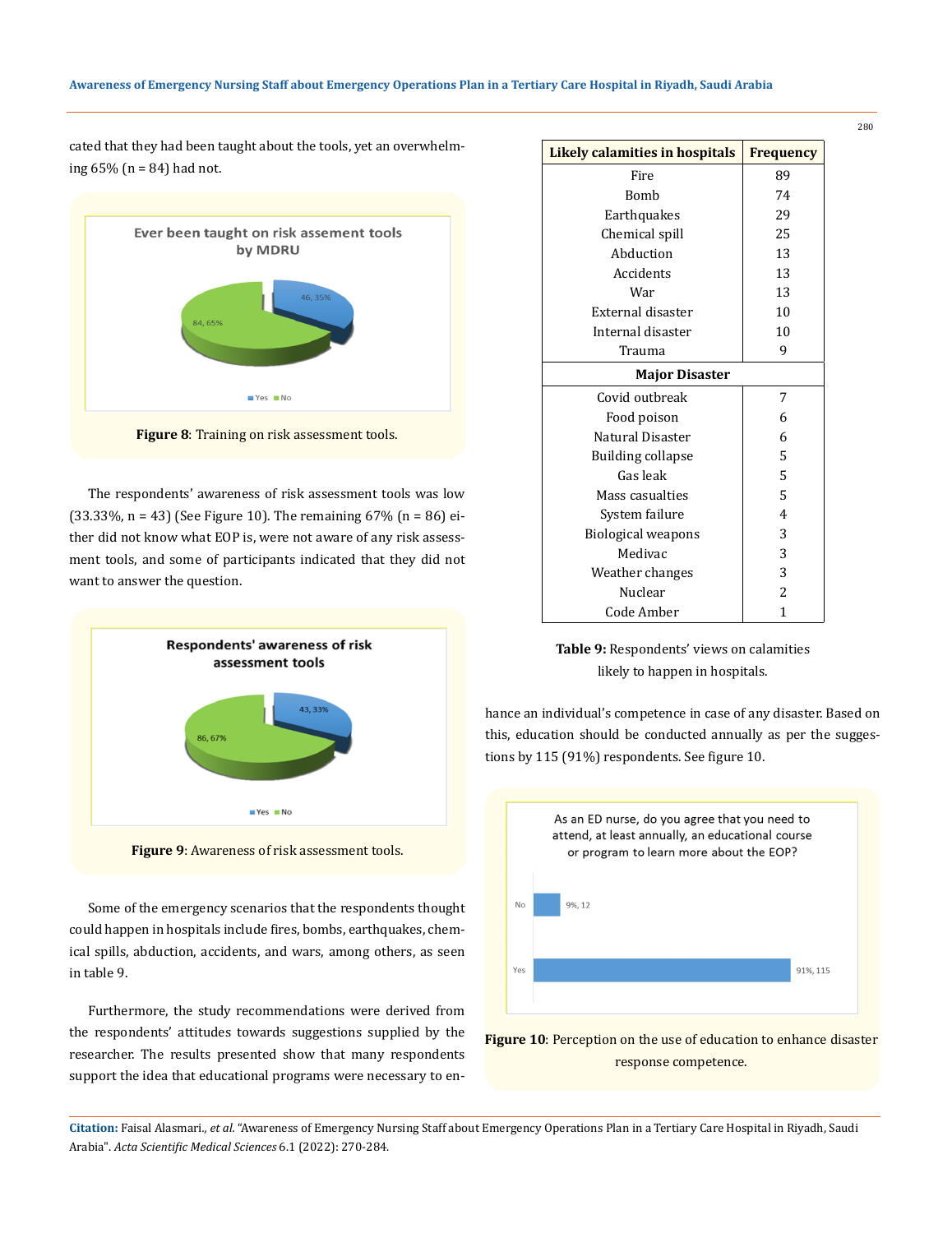Apart from rolling out such educational programs,  $(89\%, n =$ 113) of the respondents require constant training on the risk assessment tools. Often, there are changing needs depending on the type of disasters that people experience. See figure 11.





## **Discussion**

The study's primary objective was to evaluate the level of awareness of the EOP and preparedness among emergency department nurses for a large-scale disaster that they would be involved in its response. Three themes formed the primary basis for developing a conclusive determination of whether such respondents were aware and prepared. The respondents evaluated in the study were overwhelmingly female, with over 88% representation compared to the male counterparts. The value of information and consistency was established from the idea that most respondents had spent a significantly long time working for the organization. Nearly threequarters of the respondents indicated that they had worked for more than two years in their respective posts. However, half of the respondents had been in the organization for more than four years.

The level of confidence of awareness and preparedness for disaster management was first among the themes that the study evaluated. A majority of the ED nurses exuded little confidence in how they believed they could handle disasters. The Emergency Operation Plan (EOP) provides guidelines through which medical practitioners and nurses, in particular, can utilize in preparing and implementing emergency operations. The study found that very few nurses were aware of some EOP's terms and operations, and some are not confident of those terms and how to operate and respond in a disaster. Likewise, ED nurses are in desperate need to acquire many opportunities to cultrate the importance of being aware of EOP, which leads to equipping competent ED nurses

to confront any sudden disaster. Because of this, more than half of them expressed a lack of confidence in the EOP awareness and preparedness in disaster management. Considering that the nurses are baseline responders in any calamity, their confidence to provide services should be higher than reported. This boosts the public confidence in their rescuers as well.

Secondly, the researcher investigated whether the nurses have been taken through practical drills and educational modules for disaster management. This was considerably lacking as many people did not understand what EOP was, and a large proportion had not been offered the opportunity to partake in disaster management drills. The ED nurses expressed relatively divergent views in understanding EOP as in both groups, very few could understand it. In terms of access to resources of risk management, several concerns were noticeable. Nearly  $35\%$  (n = 83) of participating ED nurses had not received any education from the Major Disaster Response Unit (MDRU) on implementing the risk assessment tools. This was further constrained by the fact that the respondents were not even aware of such tools.

# **Study limitations**

There was non-response bias introduced by respondents who did not fill the questions. Such errors lower the sampling saturation and, as such, dilutes the statistical assumptions made on the constructs. Nonetheless, the conclusions were made based on those respondents who responded to the respective constructs of interest. Besides, a very few participants couldn't answer some questions for some reasons, such as a technical issue that did not majorly affect the data.

Moreover, there was limited time in executing proper data collection procedures. Also, there were limited interactions from the hospital due to COVID-19 restrictions. This limited the opportunities for observing and physically documenting information that required the researchers' perspective.

# **Conclusions and Recommendations**

Training should build upon gaps in the nurses' familiarity with the EOP, specifically their perception of their roles and preparedness for practical implementation. Educational programs should detail the principles of mitigation, preparedness, response, and recovery to ensure that they account for the changing landscape of

**Citation:** Faisal Alasmari*., et al.* "Awareness of Emergency Nursing Staff about Emergency Operations Plan in a Tertiary Care Hospital in Riyadh, Saudi Arabia". *Acta Scientific Medical Sciences* 6.1 (2022): 270-284.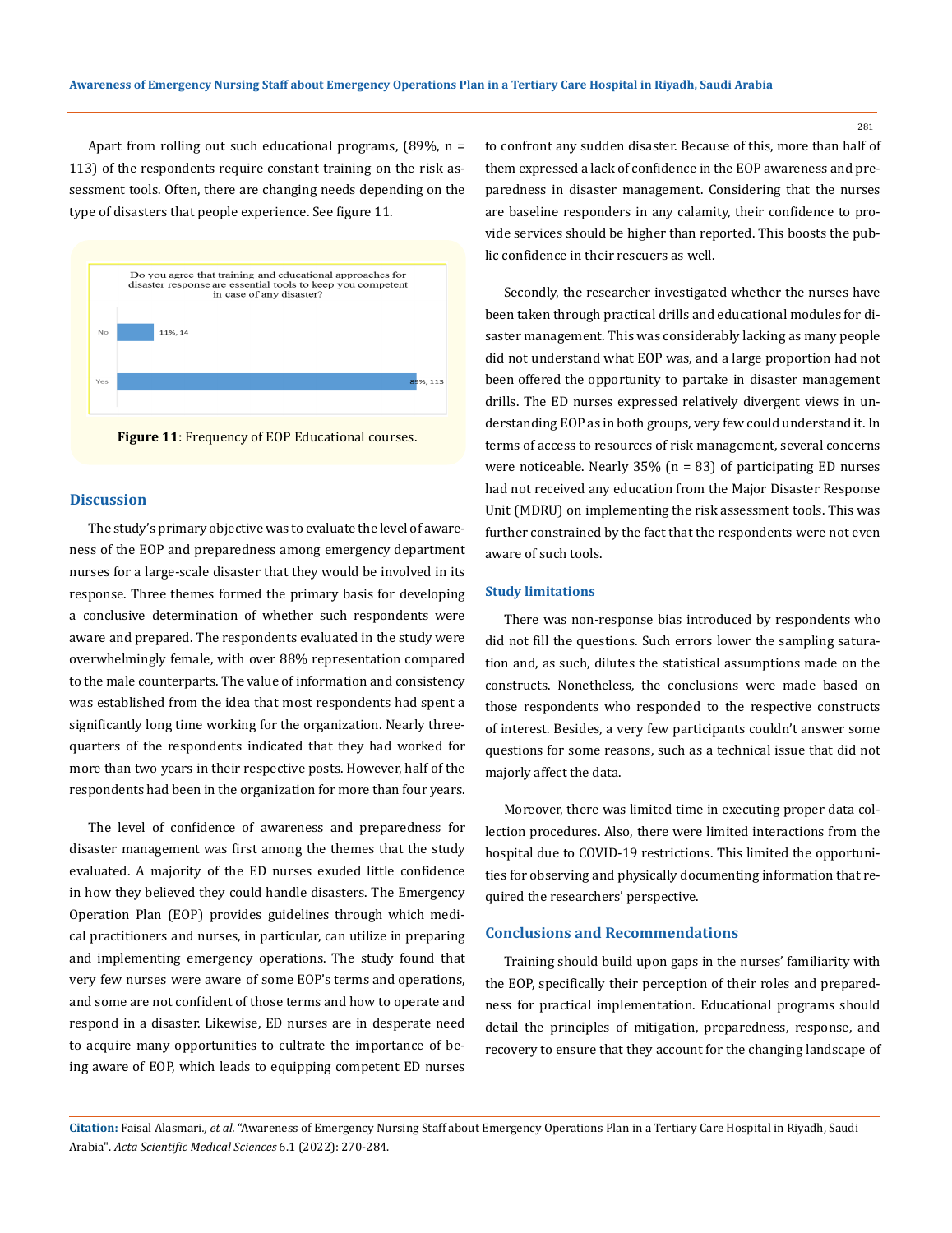hazards, threats, and regulatory requirements. Sultan., *et al*. 2020 [14] concur that complying with the standards of the emergency management educational programs would ensure that ED nurses improve response and recovery from disasters. As such, the EOP should detail specific plans, command center activities, and incident implementation to enhance the nurses' perception, increase the level of preparedness, and allow for the practical implementation of an all-hazards plan. Disaster education and training through the educational programs may help create and bolster the foundation for existing programs while allowing for a cohesive and effective response to disasters.

Additionally, a report will be prepared with proposed educational program to be delivered to the director of nursing services at PSMMC for the authorization of further training of nurses in areas where gaps have been identified. The report will present outcomes and identify the key areas of concern with nurses' familiarity with the EOP. The Three Ps program is designed to train nurses while focusing on the gaps outlined in the research outcomes.

The Three Ps program will be developed and delivered to ED nursing staff to enhance their disaster preparedness. The Three Ps program includes Perception, Preparedness, and Practical implementation. Under the perception phase, the knowledge of staff will be enhanced through educating nurses on the existing EOP and relevant disaster preparedness requirements. This is the theoretical phase which seeks to enhance staff perceptions of disaster preparedness and improve their knowledge on the relevant concepts [27]. Therefore, this initial phase will be conducted using a Power-Point presentation targeting ED nurses. The presentation will be delivered as an independent course at www.psmmc.med.sa/mdru.

The second phase of preparedness will be practical preparation for disaster and will include seminars and table-top exercises (TTX) for the ED nurses. TTX are essential in simulating a disaster scenario and advantageous in that they can be manipulated to fit the training requirements for nurses. This phase will be delivered as Zoom sessions (four sessions annually). The nurses who completed the independent course can register to attend the seminars and TTX session. After the preparedness phase, ED nurses will be exposed to the practical phase that is in the Emergency Operations Center (EOC) to learn how responses are carried out. The rotation schedules will be harmonized by the MDRU staff and send the available seats for EOC rotation to the ED nurse's head nurse. This last phase could also be implemented in a real disaster incident where nurses are brought to the frontline of disaster response to put in practice their preparedness training (See appendix C).

Moreover, enrolling ED nurses in introductory disaster training courses will equip them to respond to disasters. The Mississippi State Department of Health, 2017 [28] approves basic training to equip each nurse to individualize nursing interventions in planning for and managing disasters. For example, Basic Disaster Life Support would improve the awareness and competencies of ED nurses by equipping them to address injuries from public health disasters. Next, IS-100 (Introduction to the Incident Command System) would introduce the nurses to the incident command system (ICS). IS-200 (Basic Incident Command System for initial Response) would prepare the nurses to take on supervisory positions within the ICS. Similarly, IS-242 (Effective Communication) would expose ED nurses to proven effective communication skills to equip them for developing action plans. With Naser and Saleem, 2018 [29] who asserting the readiness of nurses to learn about disaster management, these short courses would ensure they operate efficiently during disasters. The standardized introductory courses, which extend to IS-700 (Introduction to the National Incident Management System) and IS-800 (Introduction to the National Response Framework), would expose ED nurses to the national incident management system and build their knowledge of national response frameworks to ensure that multi-agency coordination supports a national response. Most assuredly, these fundamental courses are essential guides for enhancing the education efforts in disaster preparedness.

Internal and external conferences are suitable for sharing lessons learned from emergency preparedness. The conferences are planned and executed jointly with academic institutions, emergency organizations, civilian entities, managers, and practitioners from various professions. Adini., *et al*. 2016 [30] assert that conferences allow for sharing insights from diverse disasters and emergencies to substantiate the knowledge and experiences of professionals participating in the proceedings. These conferences also promote international networking opportunities between parties while providing unique opportunities for improving emergency preparedness. The Prince Sultan Military Medical City emergency department may use conferences as a platform for exchanging ex-

**Citation:** Faisal Alasmari*., et al.* "Awareness of Emergency Nursing Staff about Emergency Operations Plan in a Tertiary Care Hospital in Riyadh, Saudi Arabia". *Acta Scientific Medical Sciences* 6.1 (2022): 270-284.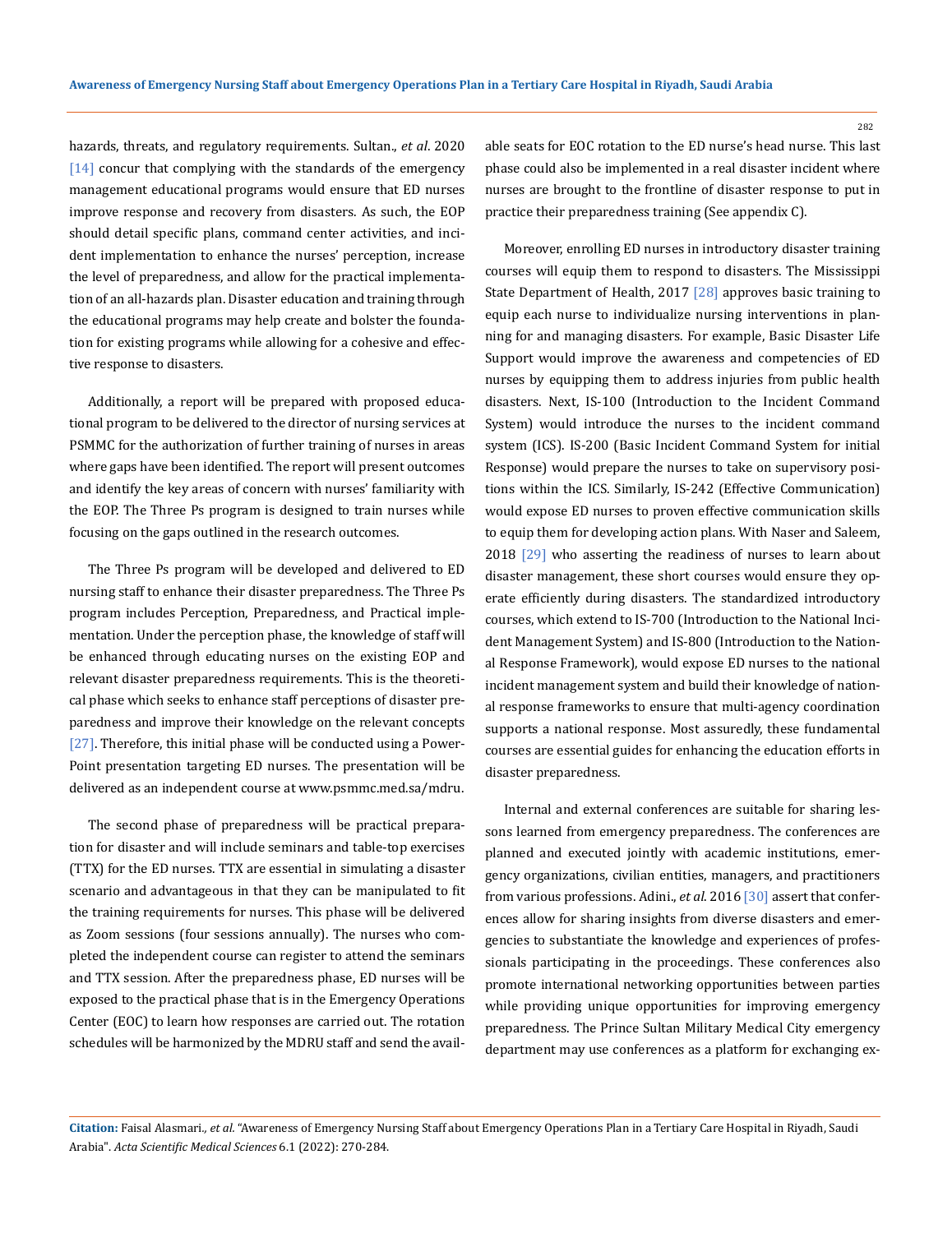periences from internal and external researchers and practitioners involved in emergency preparedness and disaster response. The involvement of internal and external experts with vast experience in conferences may maximize nurses' exposure to diverse aspects of emergencies and disasters. More often, training on responsibilities and role knowledge target senior leaders that manage command centers during disaster response. In these incidences, relying on the expertise and instruction of the incident command center only causes a delay in the immediate response efforts by staff. Therefore, improving the nurse's perception of preparedness by educating them on their roles and responsibilities during the chaotic time may streamline their efforts with the most.

Current hospital's EOPs and response plans. Rizqillah and Suna, 2018 [31] support the recommendation that since ED is the entry point into healthcare systems during disasters, ED nurses should be knowledgeable in accessing and using EOPs and plans during disaster response to ensure congruency with the healthcare delivery system during high-stress events. These findings reaffirm the need to improve the perceptions of preparedness by exposing ED nurses to the current hospital's EOPs and plans.

Considering the ever-increasing natural and man- made disasters, there is a need to equip nurses and first-line response on the requisite tools for disaster management. Some of the nurses' underlying challenges indicated a lack of awareness of relevant tools to guide disaster response. This necessitates the governmental, privet, and other stakeholders to educate the relevant parties on EOP and its operationalization.

The importance of disaster preparedness is essential in the preservation of life. According to Venkatesan., *et al*. 2021 [32], the comprehension of disaster management remains a great concern currently considering the influx of the COVID 19 pandemic. The US has been at the forefront, providing a solution to avert unnecessary deaths. However, the onset of the pandemic exposed the vulnerabilities of the healthcare system to handle a disease of such proportions. Al-Zahrani. , *et al*. 2021 [33] also expressed their reservations about Saudi Arabia's capacity to handle a pandemic. Therefore, this study concludes that there is a limited capacity in the country's ability to handle the current any disaster in the future. Consequently, the need to educate ED nurses and first-line responders cannot be ignored. This will help equip and prepare them to handle future disasters better.

# **Bibliography**

- 1. Madrigano J., *et al*[. "Beyond disaster preparedness: building](https://doi.org/10.3390/ijerph14121563)  [a resilience-oriented workforce for the future".](https://doi.org/10.3390/ijerph14121563) *International [Journal of Environmental Research and Public Health](https://doi.org/10.3390/ijerph14121563)* 14.12 [\(2017\): 1563.](https://doi.org/10.3390/ijerph14121563)
- 2. [Alzahrani F and Kyratsis Y. "Emergency nurse disaster pre](https://doi.org/10.1136/bmjopen-2016-013563)[paredness during mass gatherings: A cross-sectional survey](https://doi.org/10.1136/bmjopen-2016-013563)  [of emergency nurses' perceptions in hospitals in Mecca, Saudi](https://doi.org/10.1136/bmjopen-2016-013563) Arabia". *BMJ Open* [7.4 \(2017\).](https://doi.org/10.1136/bmjopen-2016-013563)
- 3. Al-Bassam A M., *et al*[. "Natural hazards in Saudi Arabia. In Ex](https://doi.org/10.13140/2.1.3599.1046)[treme natural events, disaster risks and societal implications"](https://doi.org/10.13140/2.1.3599.1046)  [\(2014\): 243-251.](https://doi.org/10.13140/2.1.3599.1046)
- 4. [World Health Organization definitions: emergencies.](http://www.who.int/hac/about/definitions/en/)
- 5. Preston J., *et al*[. "Community response in disasters: An ecologi](https://doi.org/10.1080/02601370.2015.1116116)cal learning framework". *[International Journal of Lifelong Edu](https://doi.org/10.1080/02601370.2015.1116116)cation* [34.6 \(2015\): 727-753.](https://doi.org/10.1080/02601370.2015.1116116)
- 6. Drabek T E. "The human side of disaster". *CRC Press* (2016).
- 7. [Saudi Gazette. "Single-day deaths drop to record low as KSA](https://saudigazette.com.sa/article/602249/SAUDI-ARABIA/Single-day-%20deaths-drop-to-record-low-as-KSA-sees-steady-fall-in-COVID-19-cases)  [sees steady fall in COVID-19 cases" \(2021\).](https://saudigazette.com.sa/article/602249/SAUDI-ARABIA/Single-day-%20deaths-drop-to-record-low-as-KSA-sees-steady-fall-in-COVID-19-cases)
- 8. Shalhoub A A B., *et al*[. "Evaluation of disaster preparedness for](https://doi.org/10.15537/smj.2017.3.17483) [mass casualty incidents in private hospitals in Central Saudi](https://doi.org/10.15537/smj.2017.3.17483)  Arabia". *[Saudi Medical Journal](https://doi.org/10.15537/smj.2017.3.17483)* 38.3 (2017): 302.
- 9. Nofal A., *et al*[. "Knowledge, attitudes, and practices of emer](https://doi.org/10.15537/smj.2018.11.23026)[gency department staff towards disaster and emergency pre](https://doi.org/10.15537/smj.2018.11.23026)[paredness at tertiary health care hospital in central Saudi Ara](https://doi.org/10.15537/smj.2018.11.23026)bia". *[Saudi Medical Journal](https://doi.org/10.15537/smj.2018.11.23026)* 39.11 (2018): 1123.
- 10. VanDevanter N., *et al*[. "Challenges and resources for nurses](https://doi.org/10.1111/jnu.12329) [participating in a Hurricane Sandy hospital evacuation".](https://doi.org/10.1111/jnu.12329) *Jour[nal of Nursing Scholarship](https://doi.org/10.1111/jnu.12329)* 49.6 (2017): 635-643.
- 11. Azmani S., *et al*[. "Challenges of communication system during](http://dx.doi.org/10.4314/jfas.v9i4s.51)  [emergency disaster response in Malaysia: A review".](http://dx.doi.org/10.4314/jfas.v9i4s.51) *Journal of [Fundamental and Applied Sciences](http://dx.doi.org/10.4314/jfas.v9i4s.51)* 9.4S (2017): 890-904.
- 12. [Roud E. "Collective improvisation in emergency response".](https://www.sciencedirect.com/science/article/pii/S0925753520305014)  *Safety Science* [135 \(2021\): 105104.](https://www.sciencedirect.com/science/article/pii/S0925753520305014)
- 13. AlShowair A., *et al*[. "Review of hospital disaster preparedness](https://actascientific.com/ASMS/pdf/ASMS-03-0384.pdf) [in Arabian Gulf countries".](https://actascientific.com/ASMS/pdf/ASMS-03-0384.pdf) *ACTA Medical Sciences* 3.9 (2019): [86-94.](https://actascientific.com/ASMS/pdf/ASMS-03-0384.pdf)

**Citation:** Faisal Alasmari*., et al.* "Awareness of Emergency Nursing Staff about Emergency Operations Plan in a Tertiary Care Hospital in Riyadh, Saudi Arabia". *Acta Scientific Medical Sciences* 6.1 (2022): 270-284.